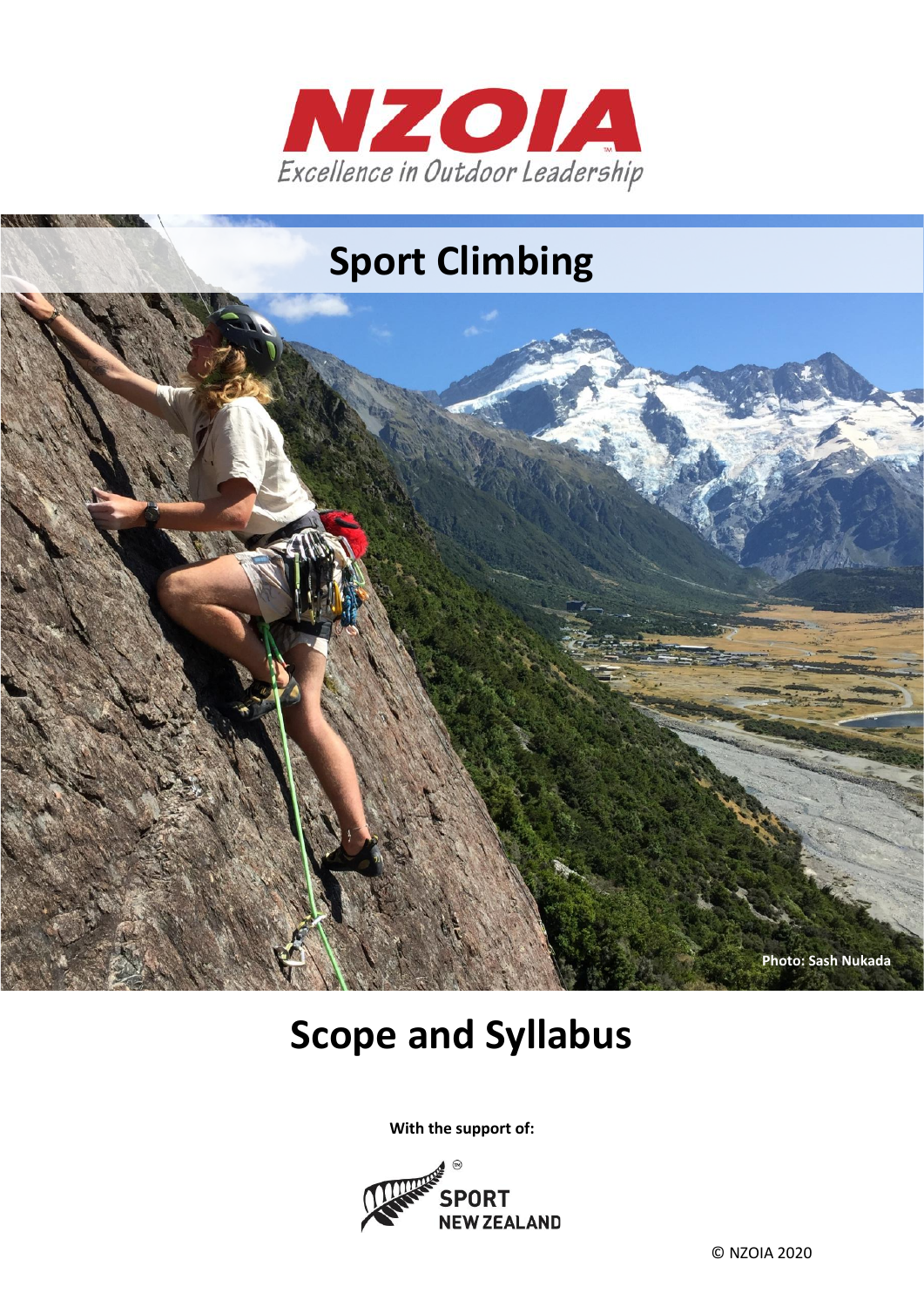# **NZOIA™ Sport Climbing Scope**

# **Sport Climbing Profile**

The NZOIA Sport Climbing holder can:

- Plan and prepare top rope and lead climbing sessions using fixed protection
- Lead and manage groups during top rope and lead climbing sessions using fixed protection
- Apply effective safety management
- Instruct the rock climbing skills required for positive, educational and safe experiences
- Prepare and plan teaching sessions
- Role model and promote accepted environmental practices

### **Scope**

The holder of this qualification can organise and instruct bouldering, top rope climbing and lead climbing at single pitch indoor/artificial and outdoor sport climbing venues using fixed protection.

# **Prerequisites**

Be a current Full Member of NZOIA

Be 20 years old or over

Hold a current First Aid Certificate (minimum of 12 hours or 2 day course including some direct contact with course tutors)

Have the following experience as evidence in a logbook:

**Total experience** – at least 40 days climbing experience (a climbing day is considered to be at least 4 hours climbing and at least 4 pitches climbed) at indoor/artificial and outdoor sport climbing venues including at least three different outdoor sport climbing venues and three different indoor/artificial sport climbing venues

**Personal experience** – at least 20 days personal climbing

**Instructional experience** – at least 10 days instructing sport climbing

The prerequisite experience requirements are minimums, extra days are recommended so that a broad range of experience is gained. Experience will include co-instructing or working as an assistant instructor.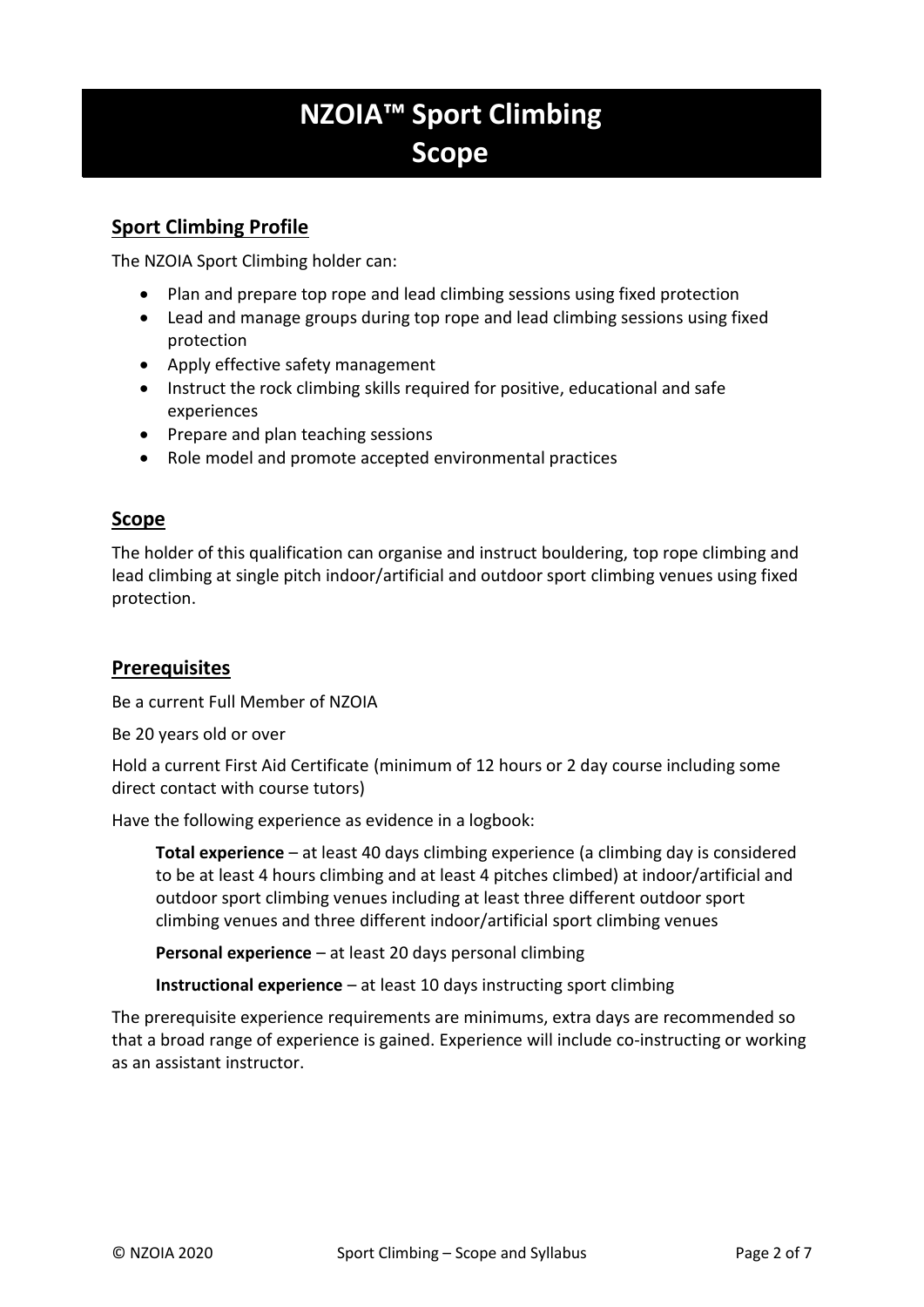## **Registration and Revalidation**

Registration and revalidation with NZOIA provide proof of currency for NZOIA qualification holders.

#### **Progressing to NZOIA Rock 2**

As the Sport Climbing holder gains more experience, they can progress to gaining the NZOIA Rock 2 qualification. The steps they can follow include:

- Gaining the experience outlined in the NZOIA Rock 2 prerequisites
- Attending an NZOIA Rock 2 training course
- Working with an NZOIA Rock 2 qualification holder

# **Syllabus**

#### **Assessment Notes**

The syllabus outlines what the content of the assessment will include and gives an idea of what assessment tasks the candidate will be asked to complete. All judgements on how the candidate meets the syllabus must be based on current good practice and industry standards.

Assessors use three types of direct evidence to judge a candidate's competency:

- Written questions/assignment
- Questioning and discussion
- Observation of practical tasks

#### **Technical Competence**

#### **1. Describe sport climbing history and ethics**

The candidate will be able to describe and discuss:

- **1.1** The development of sport climbing and current developments and trends
- **1.2** The NZ Alpine Club Code of Conduct for Rock Climbers
- **1.3** Any ethical issues for climbing areas visited e.g. use of top ropes, bolts, pegs, chalk, aid, modification of the climb/rock-chipping, cleaning, gardening, pruning

#### **2. Demonstrate the care and correct use of sport climbing equipment and clothing**

The candidate will:

**2.1** Use equipment that is in good condition, well maintained and is used in accordance with the manufacturer's recommendations and current good practice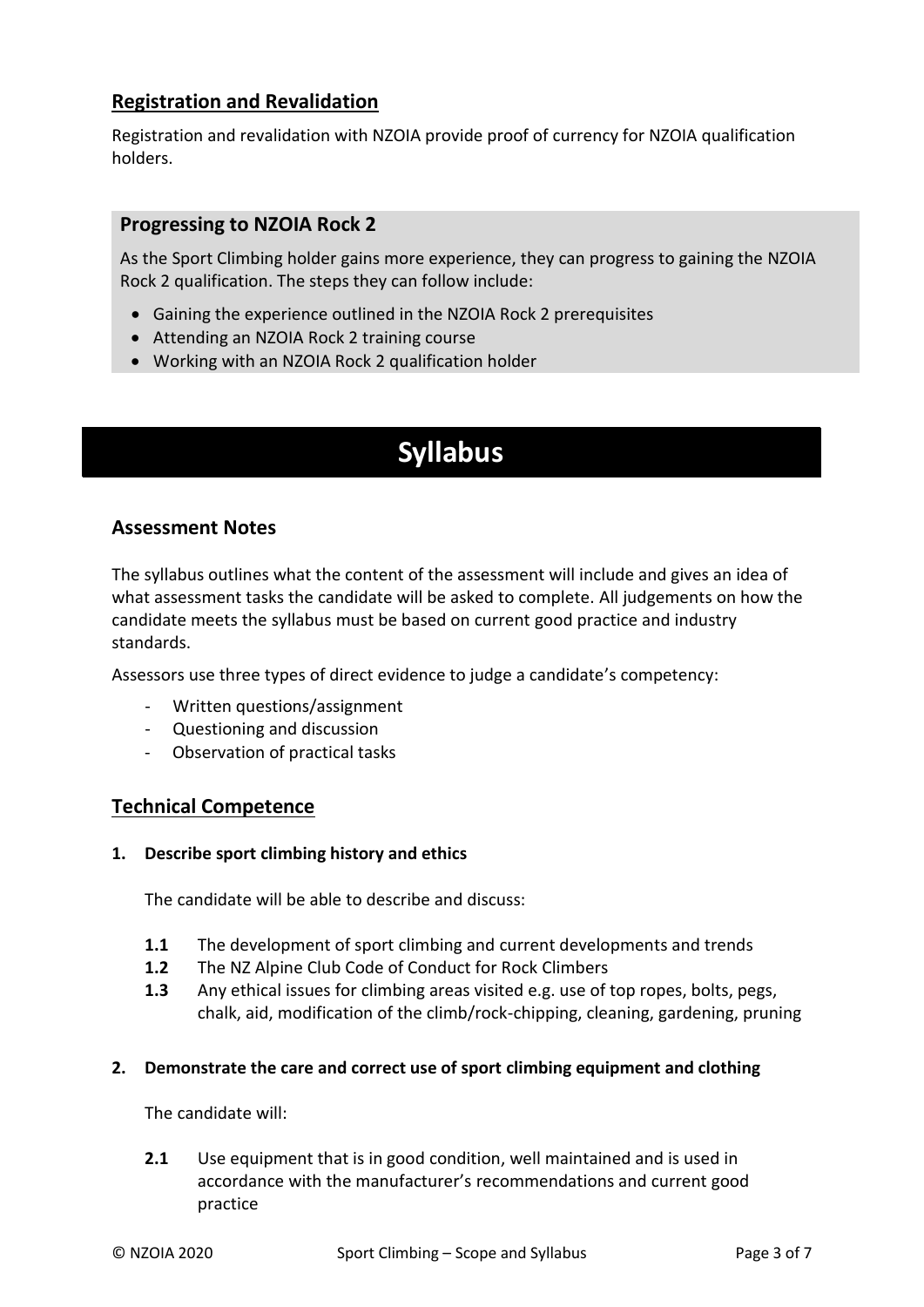- **2.2** Describe the advantages and disadvantages of current equipment used for rock climbing and reasons for choice e.g. static rope, dynamic rope, tubular tape, abseil devices, prusik cord, harnesses, helmets, karabiner types, belay devices, quick draws, daisy chains
- **2.3** Complete a pre-activity check of equipment and describe how to identify worn equipment e.g. surface wear of ropes and tapes and harnesses, internal damage to ropes, wear and stress to metal of karabiners and belay/abseil devices, wear and stress to helmets, recommended maximum life for use of equipment
- **2.4** Describe the types of fixed protection commonly used at sport climbing venues in New Zealand
- **2.5** Demonstrate the efficient uncoiling and coiling of a rope

#### **3. Construct safe and efficient anchor systems**

The candidate will construct at least two anchor systems which demonstrate the use and understanding of:

- **3.1** Fixed protection e.g. bolts, chains, waratahs, bollards, trees or threads
- **3.2** Secure anchors which; minimise potential shock loading, share the load equally, have minimal angles, have redundancy, allow ropes to run smoothly and minimise wear
- **3.3** Linking multi-point anchors (defined as three or more)
- **3.4** Anchor systems can use a mix of protection types. One anchor system can be constructed at ground level but at least one must be constructed at height

#### **4. Construct a top rope climbing system**

The candidate will construct a top rope climbing system ready for operation within 10 minutes which demonstrates:

- **4.1** Using secure anchors which; minimise potential shock loading, share the load equally, have minimal angles and allow ropes to run smoothly and minimise wear
- **4.2** The rope positioned over the intended route
- **4.3** Role modelling the use of a personal safety system while exposed to a potential fall during setup

#### **5. Demonstrate safe and efficient climbing techniques**

The candidate will climb a grade 18 bolted route and demonstrate:

- **5.1** Leading the climb and leaving it set up for top roping
- **5.2** Clearing a sport route after top rope use
- **5.3** The moves required for a participant to complete a grade 15 sport route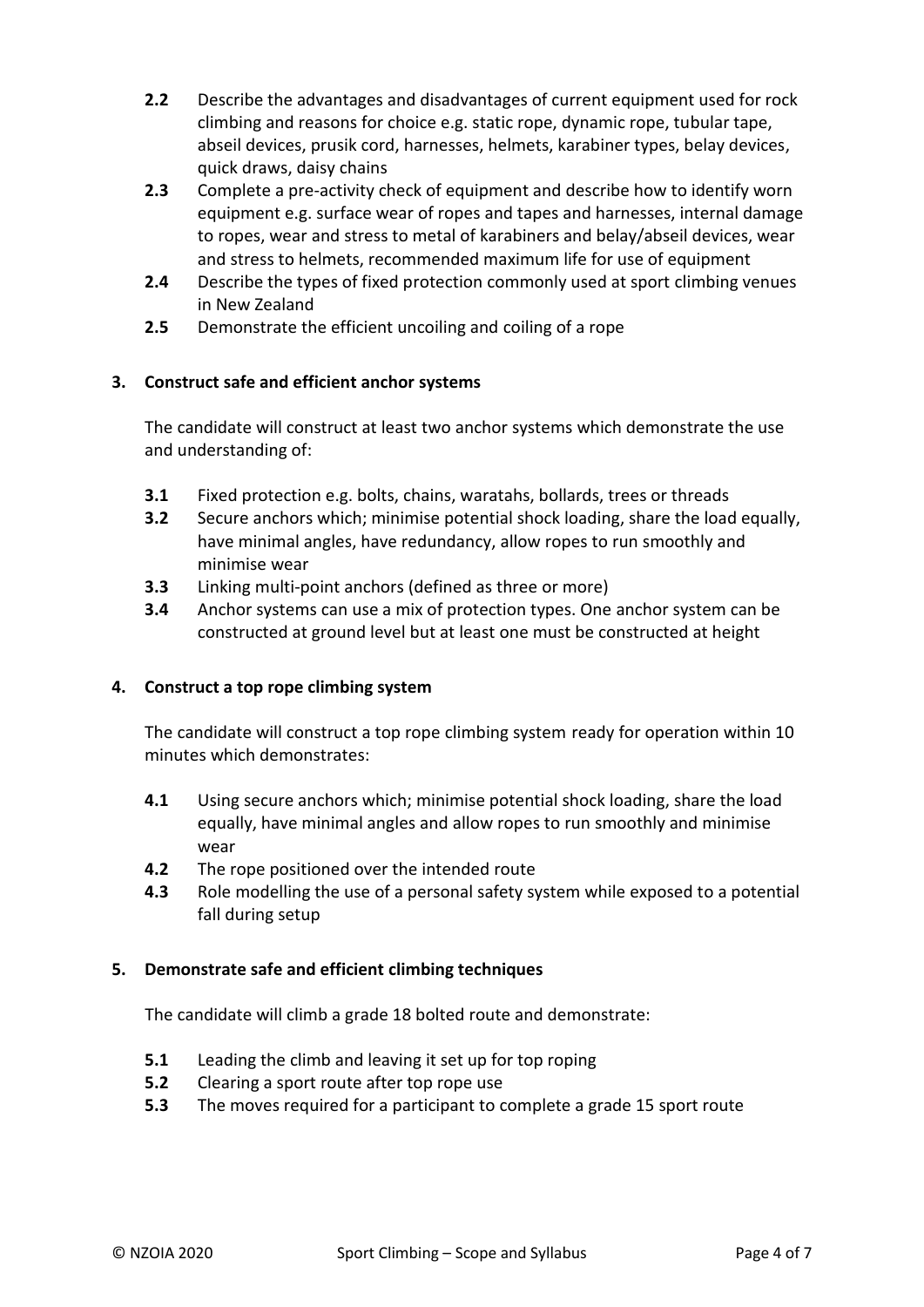#### **6. Demonstrate safe and efficient belaying technique**

The candidate will demonstrate:

- **6.1** Using both a manual locking (e.g. ATC, Bug) and brake-assist (e.g Grigri, Cinch) belay device (one type of device could be demonstrated on the model client day)
- **6.2** An understanding of the advantages and disadvantages of at least two different belay systems or devices
- **6.3** Systematic checking before the climber leaves the ground
- **6.4** Clear communication with a lead climber including anticipating the climber's movement and paying out and taking in the rope as required
- **6.5** Lowering the climber safely, smoothly and efficiently

#### **7. Demonstrate rescue skills**

The candidate will demonstrate:

- **7.1** A top rope rescue that includes; top rope tension maintained, belay tied off, prusik access up rope to climber and a two person self-protected abseil to ground
- **7.2** Abseiling to an injured or stuck climber

#### **8. Role model and promote accepted environmental practices**

The candidate will:

- **8.1** Demonstrate and/or describe the responsibilities to land owners and other users, including access protocols
- **8.2** Understand and work within the specific rules and regulations of indoor/artificial climbing venues/facilities
- **8.3** Role model and promote the NZ Alpine Club Code of Conduct for Rock Climbers
- **8.4** Role model and promote the principles of Leave No Trace

#### **9. Demonstrate cultural and environmental knowledge and information about climbing sites visited**

The candidate will be able to describe, discuss and provide information about:

#### Indoor or artificial climbing walls

**9.1** An overview of the background of the indoor/artificial facility

#### Outdoor climbing venues

- **9.2** The natural and cultural history of the area
- **9.3** The geology of the climbing site
- **9.4** Local flora and fauna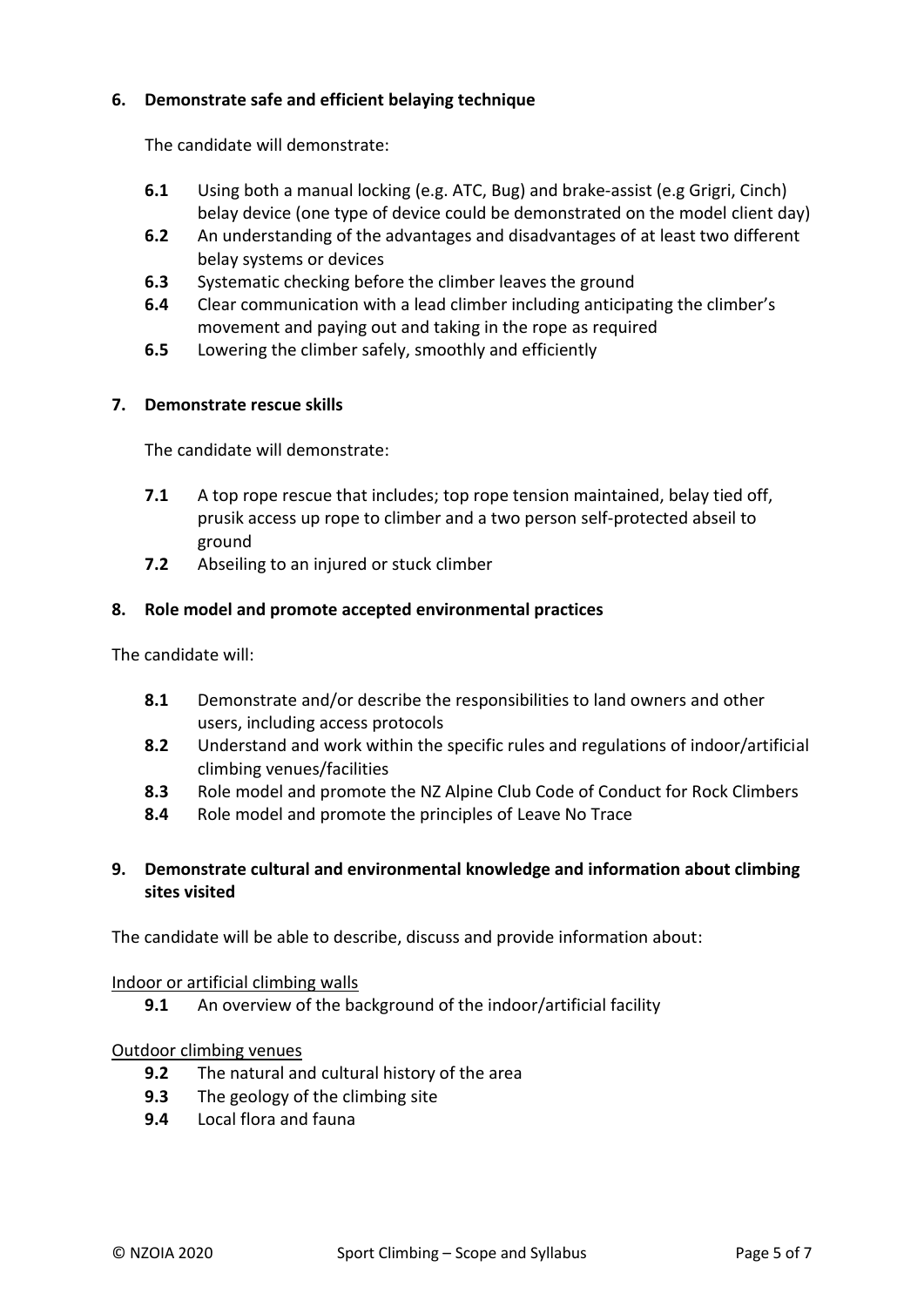## **Group Management and Leadership**

#### **10. Plan and prepare a top rope climbing and lead climbing session**

The candidate will prepare a written risk management or activity management plan which:

- **10.1** Identifies any hazards of the climbing site and the risk management strategies to minimise or avoid the impact of these identified hazards
- **10.2** Contains a relevant weather forecast and identifies any implications of the weather forecast for the planned session
- **10.3** Outlines emergency procedures

#### **11. Lead and manage a group during a top rope climbing and lead climbing session**

The candidate will be responsible for a group during a top rope climbing and lead climbing session using fixed protection and demonstrate:

- **11.1** Effective group briefing including setting boundaries/safe areas and ground rules
- **11.2** Coaching, encouraging, motivating clients to ensure they are interested engaged and have a fun and positive experience
- **11.3** Supervising and coaching climbers and belayers
- **11.4** Establishing rapport with clients and have an awareness of the emotional, cultural and other needs of the group

#### **12. Apply effective safety management**

The candidate will:

- **12.1** Demonstrate checking the climbing routes used for hazards e.g. loose rocks, unsafe bolts, loose holds
- **12.2** Use an effective communication and checking system with clients during the climbing sessions
- **12.3** Have a first aid kit and be able to deal with first aid situations as required
- **12.4** Never compromise their personal safety or the safety of their clients
- **12.5** Demonstrate safe practices and good judgment and decision making within the scope of this qualification

#### **13. Instruct the sport climbing skills required for a positive, educational and safe experience**

The candidate will provide clients with effective instruction in the following skills:

- **13.1** Fitting and checking of harnesses and helmets
- **13.2** Bouldering activities and spotting
- **13.3** Climbing movement